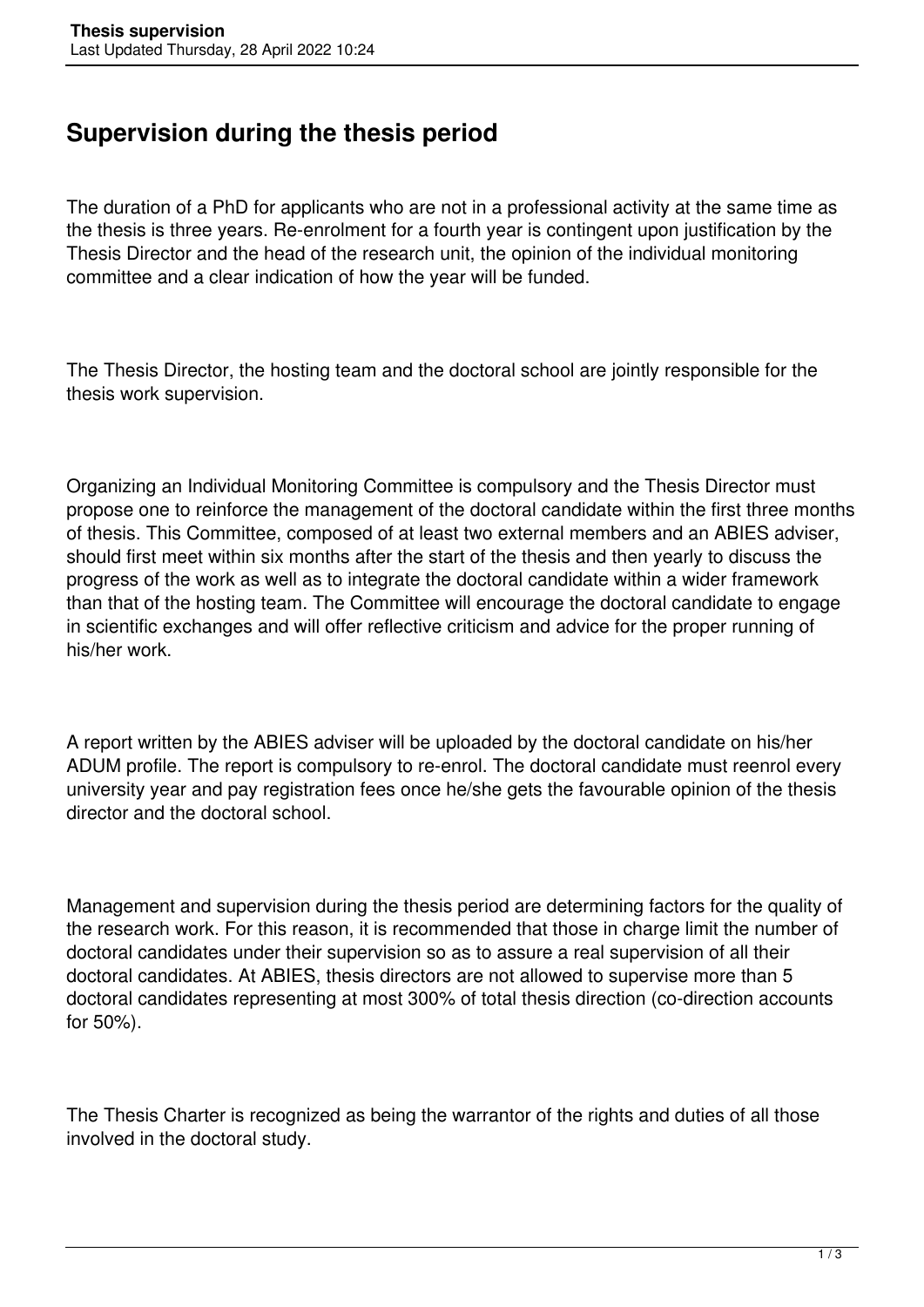## **Thesis Charter**

A Thesis Charter is set up in all establishments of higher education delivering doctoral degrees. It is electronically signed by the doctoral candidate and the thesis director.

It is a contract establishing each person's rights and duties and aims at clarifying the responsibilities of all involved.

Every establishment affiliated with ABIES has a Thesis Charter that can be downloaded here .

## **International and travel abroad for doctoral students**

All doctoral candidates enrolled at AgroParisTech or Université Paris-Saclay (with AgroParisTech as "referent") must obtain an authorisation from AgroParisTech before travelling abroad, as well as an "ordre de mission" AgroParisTech, whatever their employer or funding. Indeed, AgroParisTech has a responsibility for its registered students and doctoral candidates' mobility.

Before any traveling abroad, the doctoral candidate must check the security conditions and the level of vigilance they imply in the region of destination (https://www.diplomatie.gouv.fr/fr/conse ils-aux-voyageurs/ ) as well as check any additional recommendations of the Ministry of Agriculture indicated on this page

https://intra.agroparistech.fr/spip.php?rubrique1206

[and must request th](https://www.diplomatie.gouv.fr/fr/conseils-aux-voyageurs/)e authorisation corresponding to the [level of vigilance in the region. The](https://www.diplomatie.gouv.fr/fr/conseils-aux-voyageurs/) rules about the level of authorisation are detailed

## here

[and you should ask your thesis director or AgroParis](https://intra.agroparistech.fr/spip.php?rubrique1206)Tech Doctoral Studies Department if you have any issue about it.

The authorisation and the "ordre de mission" must be sent to AgroParisTech Doctoral Studies Department ( dfd@agroparistech.fr ) using the models available on these pages: https://intra.a groparistech.fr/spip.php?rubrique141

for authorization forms and

https://intra.a[groparistech.fr/spip.ph](mailto:dfd@agroparistech.fr)p?rubrique30

[for "ordre de mission" forms. The Doc](https://intra.agroparistech.fr/spip.php?rubrique141)toral Studies Department will forward level [2 and 3](https://intra.agroparistech.fr/spip.php?rubrique141)